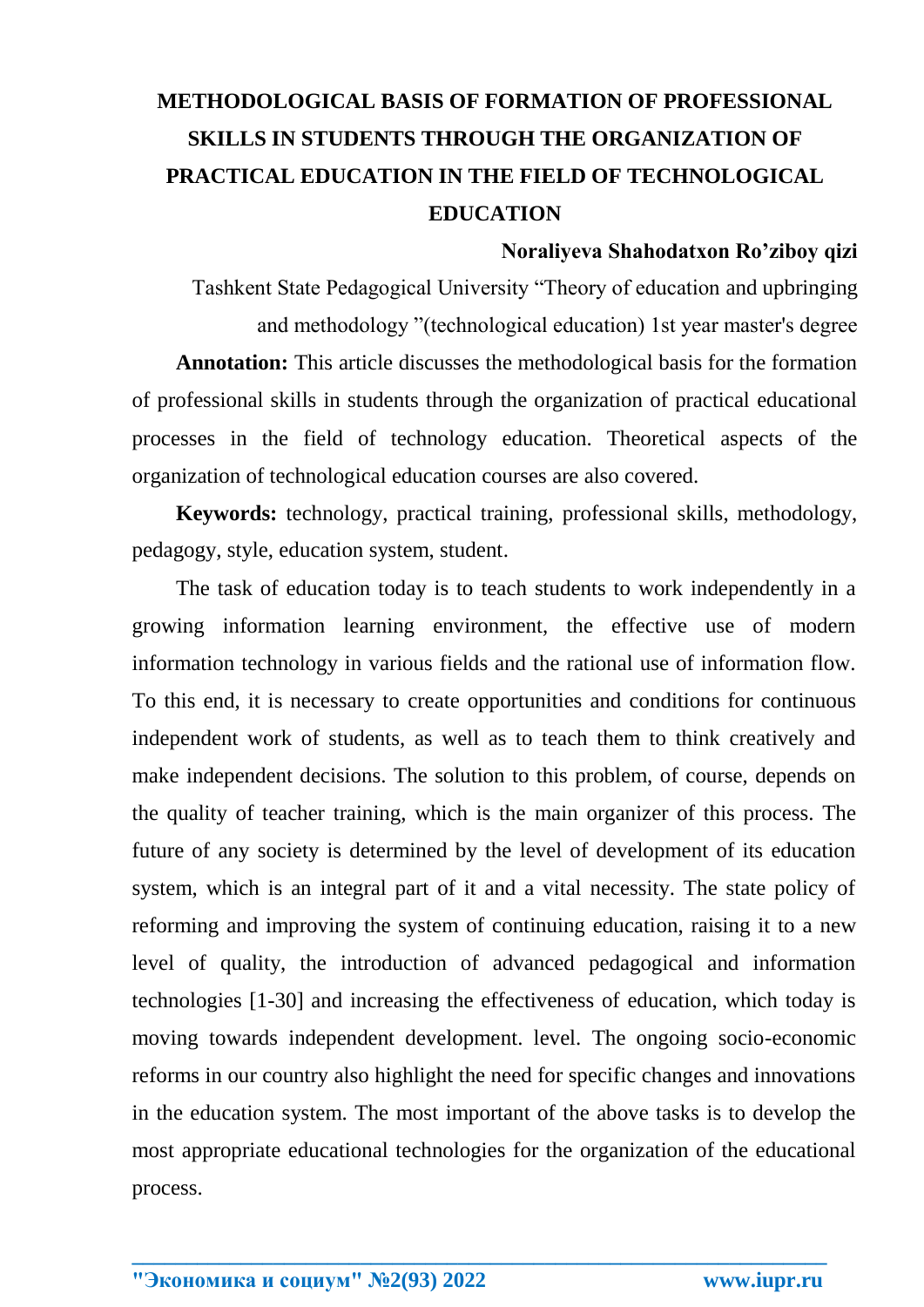### **MAIN PART**

Through practical training, students will be able to develop professional skills. One of the most innovative ways to effectively organize hands-on learning processes is to incorporate a variety of interactive games into the learning process. Role-playing games are a great way to showcase your skills.

Role-playing and action-packed interactive play is a method of expanding the participants' experience by inviting them to play the role of one of the participants in an unexpected situation, thus developing a method that finds the appropriate response to the situation. According to the famous American researcher of roleplaying theory J. Moreno, the word "Role" is derived from the Latin word rotula (small wheel or ball), which was later written on a piece of paper for the actor and were the words on a sheet wrapped in a round tube. It was not until the 16th and 17th centuries that the word came to mean "role-playing and acting."

Role-playing games involve a temporary participant playing the role of another person, or showing himself or herself at a different time interval. Once a person takes on a role, they try to feel, act, and express themselves as a character in that role. Other participants observe that they are playing a role for a purpose. This form of work is used for various purposes.

At the same time, attention is paid to the role of educational activities in the organization of practical training and the effective use of action games. Because the game is not a productive but a process activity, students are able to naturally express their relationship to the environment by creating visual situations. Playful activity increases their creative potential and helps them develop their thinking. The role and practical games play a special role in the transformation of students' theoretical knowledge into practical skills and abilities, the formation of their educational activity, their broad involvement in the process of social relations. Game technologies help to ensure the effectiveness of education, to create activity in students, to form knowledge, skills, abilities, to reduce time, to accelerate learning. The psychological features of the game allow each student to demonstrate their personal abilities, stabilize their place in social life, develop self-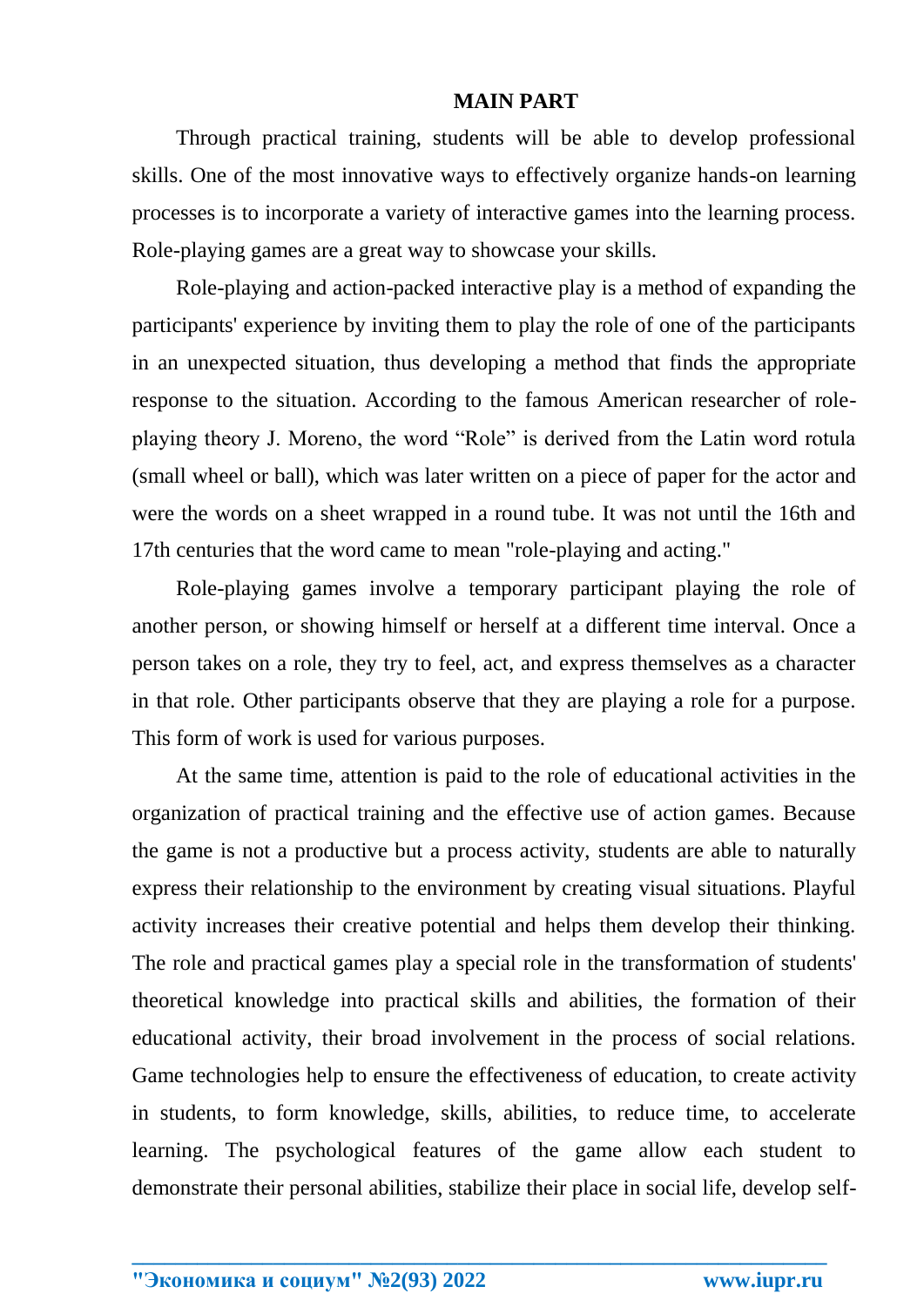management skills. Game technology not only strengthens theoretical knowledge and ensures the transformation of practical skills into skills, but also develops in students certain moral and volitional qualities.

# **The purpose of the game is as follows:**

- educational (didactic) purpose;
- educational purpose;
- goals aimed at business development;
- social purpose.

# *According to S. Kallagan, a number of conditions must be met for the successful organization of role-playing games. They are:*

- Creating a friendly atmosphere among team members;
- denies strict requirements during the game;
- Ensuring that teachers and students move freely, comfortably, confidently and calmly;
- Availability of comfortable conditions in the classroom (noise control, not to distract students);
- not to interfere with students' play activities in order to maintain order and peace in the classroom.

Student activism in the educational process has been and will remain one of the main principles of didactics. Student activism is the result of goal-oriented managerial pedagogical influences and the creation of a pedagogical environment. One of the teaching technologies that keeps students active is the pedagogical business game. Interest in play activities is provided through elements of competition that meet the needs of students, such as self-expression and realization. The great thing about the game is that it is both developmental and learning. The pedagogical game is determined by the clearly defined goal of teaching and the corresponding pedagogical outcome. These results are grounded and will have a preparatory activity.

Pedagogical games are described according to the style of play: by subject; plot; business, imitation, dramatized games. Higher, Roles to be played or type of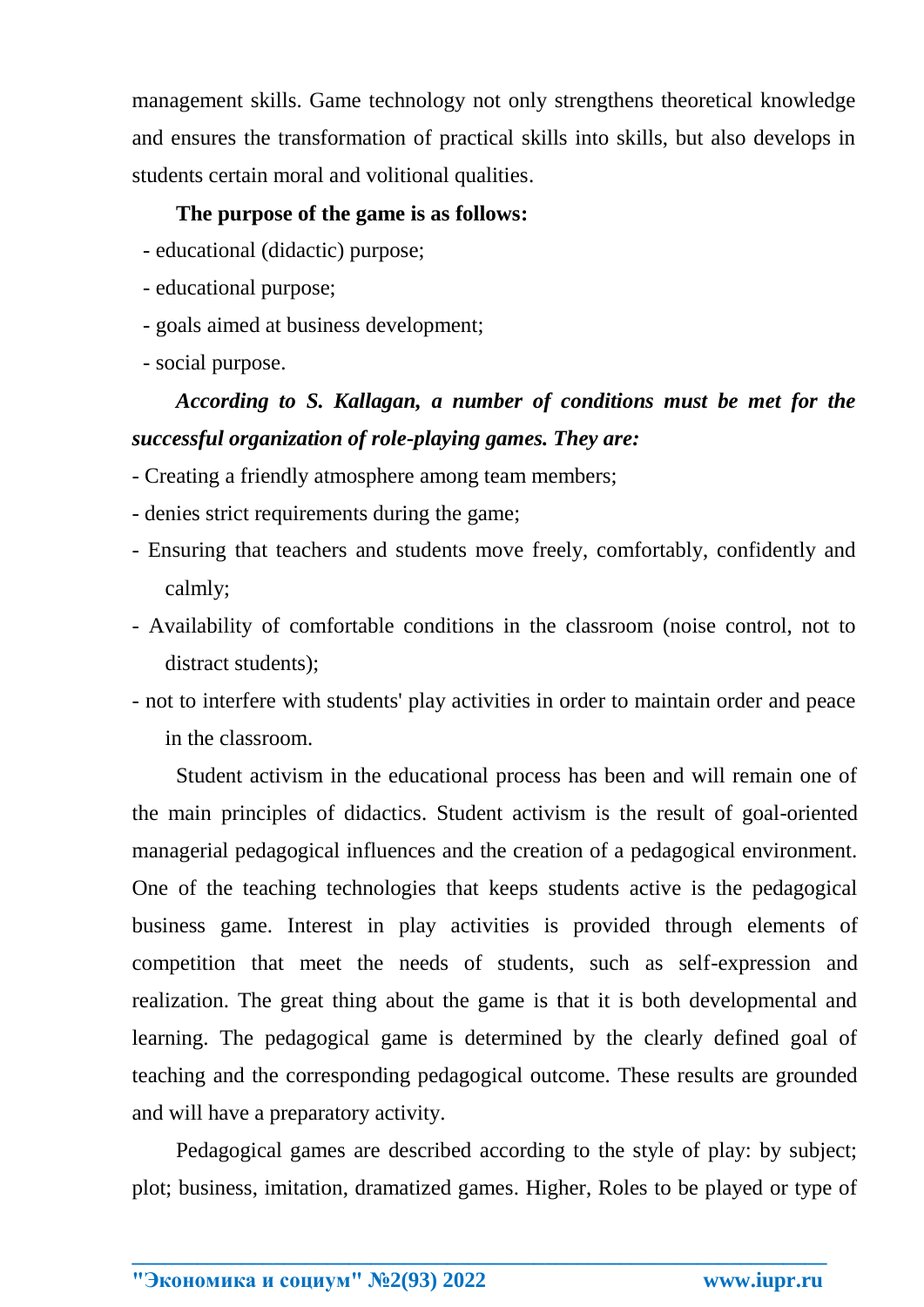game Games that are a means of playing selected roles Actions are the selection of specific objects as a conditional material of the game. The content of the real relationship between the conditionally created plot (game plot) is a business game in its content, all pedagogical games used in the system of secondary special and vocational education. Because they are usually developed within the framework of a particular subject: there are roles and plots, different situations are imitated.

Role-playing games - the mental states and behaviors of a person in the performance of tasks and responsibilities are developed, the roles are distributed with a mandatory content.

**Business Theater** - a situation and the behavior of the person in that situation are developed. A scenario will be drawn up detailing the situation, the tasks and responsibilities of the participants, and their goals. Here, it is important to get into the real face of a particular person, understand his or her behavior, assess the situation, and choose the right action.

**Psychodrama and sostiodrama -** this role is similar to a play, a business theater, only here the socio-psychological problems are solved. These include being able to feel the situation in the community, being able to properly assess and change the mood of another person, and being able to communicate effectively with him or her. This stage, in turn, consists of two parts: the development of the game, the introduction to the game. Game development involves the development of game scenarios, guidelines, and logistics. The business game scenario consists of: learning objectives; game task, details of the problem to be studied; details of the situation and classification of participants.

**\_\_\_\_\_\_\_\_\_\_\_\_\_\_\_\_\_\_\_\_\_\_\_\_\_\_\_\_\_\_\_\_\_\_\_\_\_\_\_\_\_\_\_\_\_\_\_\_\_\_\_\_\_\_\_\_\_\_\_\_\_\_\_\_**

### **Getting into the game means:**

- group formation;
- state the main purpose of the training;
- creating a problem and a situation;
- distribution of roles,
- Establishment of game rules;
- giving advice.